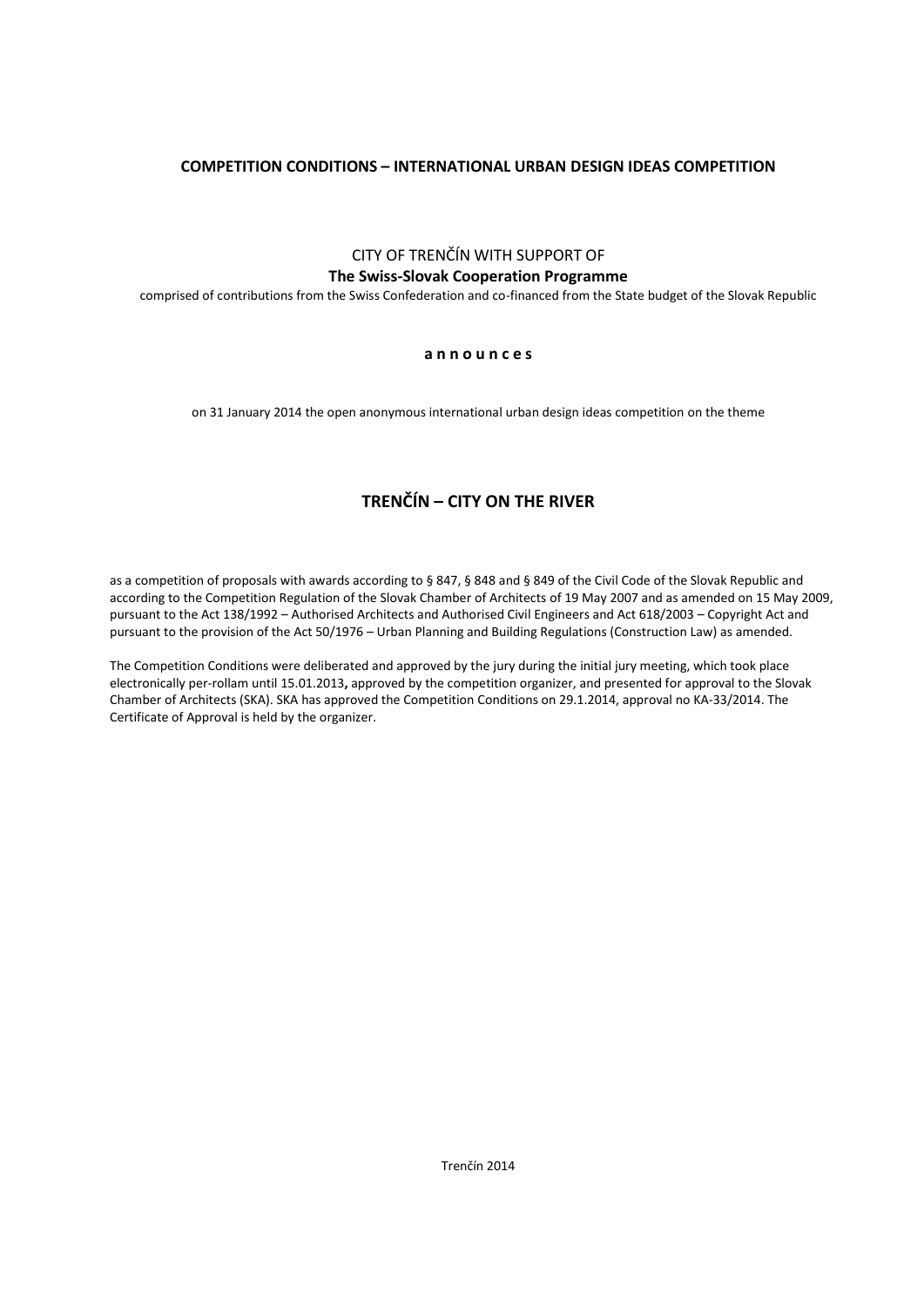**I. RECITAL**

## **1. Identification of the Competition Organizer**

# **Organizer**

City of Trenčín Mierové námestie 2 911 64 Trenčín Slovakia Represented by: Mgr. Richard Rybníček, Mayor of Trenčín

#### **Support and Partnerships**

The competition is organised with the financial support from the City of Trenčín and the Block Grant for Partnership Support from the Swiss-Slovak Cooperation, which is part of the Swiss-Slovak Cooperation Programme comprised of contributions from the Swiss Confederation and co-financed from the State budget of the Slovak Republic. Partners of this cooperation are:

SPECTRA Centre for EU Excellence by the Slovak University of Technology in Bratislava and HSR Hochschule für Technik Rapperswil, Switzerland

#### **Competition Conditions Executor**

City of Trenčín, Office of the Chief Architect, Mierové námestie 2, 911 64 Trenčín, Slovakia

#### **Competition Secretary**

Renata Kaščáková, tel.+421 902 911 131, email [kascakova@trencin.sk](mailto:kascakova@trencin.sk) 

#### **Competition Verifier**

Radovan Zelik, tel. +421 948 007 808, email [radovan.zelik@gmail.com](mailto:radovan.zelik@gmail.com)

#### **Competition Curator**

Katarína Jägrová, tel. +421 903 917 324, emai[l k\\_jagrova@yahoo.co.uk](mailto:k_jagrova@yahoo.co.uk)

# **2. Type of Competition**

#### **Pursuant to theme**

The competition **Trenčín – City on the River** is announced as an ideas competition

#### **Pursuant to participants**

The competition **Trenčín – City on the River** is an open international anonymous competition with unlimited number of participants

#### **Pursuant to number of stages**

The competition **Trenčín – City on the River** is announced as a single stage competition

#### **3. Competition Language**

The official language of the competition is Slovak (alternatively Czech) and English. All competition documentation, i.e. competition conditions, background information and information on the progress of the competition is and shall be delivered in both languages. These will be the languages for all communications and clarifications between the competition organizer and the competitors.

The competition proposals including all of its parts can be submitted using Slovak (alternatively Czech), or English language, with the exception of the Accompanying Report (see III.7.1), which must be submitted in both languages, i.e. in Slovak (alternatively Czech) and English.

# **4. Acceptance of the Competition Conditions**

All requirements of the organizer regarding the organisation and procurement of the competition, as well as the form and content of the competition submissions and all other conditions for participation are contained in these competition conditions. Part of these conditions is the competition documentation listed in point III. 3.1 of these conditions.

The conditions are non-changeable from the date of the competition announcement and the organizer is bound to adhere to the conditions wording as published on this date.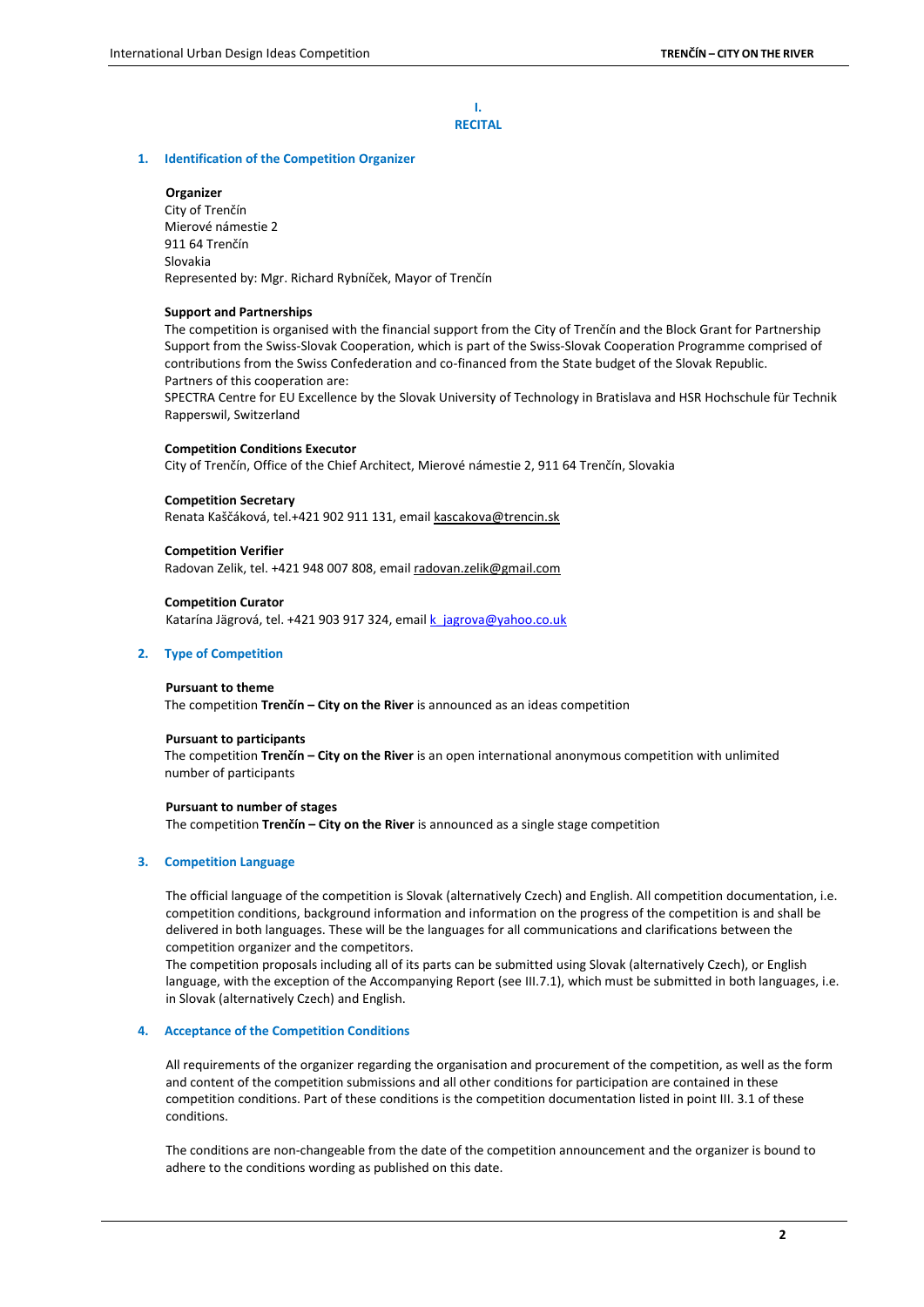Through their participation, the organizer, the competition secretary, the competition verifier, the jury members including any alternates, the jury experts and the competition curator confirm that they have acquainted themselves with the conditions and oblige themselves to adhere to and respect these conditions, which constitute a binding contract.

#### **5. Acceptance of the Competition Conditions by the Competitors**

By submitting their competition proposals, the competitors agree with these conditions, which constitute a binding contract, and oblige themselves to respect decisions of the competition jury.

> **II. COMPETITION PROPOSAL REQUIREMENTS**

#### **1. Competition Objective**

The competition objective is to obtain an urbanistic solution for reconnecting Trenčín city centre with both waterfronts of the River Váh.

The city of Trenčín (57,000 inhabitants) is a compact historic city on the River Váh, forming the administrative centre of Trenčín Region and a natural landmark within the wider area. Strategically, the city is located on the border with the Czech Republic, within an hours' drive from the capital city of Bratislava. Trenčín has a unique panorama formed by the castle fortress on top of a rock and the city has an interesting history and pleasant atmosphere. Currently, Trenčín is facing changes connected with the relocation of the railway track directly within the city centre as part of the modernisation of the European railway corridor, with planned completion in 2016. Through the competition, the City of Trenčín seeks fresh and innovative urbanistic solutions that will overcome transportation barriers and connect the historic city centre with the riverfront, enhancing the city's expression and thus encourage its growth. The winning proposals will form the base for a new Central City Zone Masterplan that the City intends to develop following the results of the competition.

#### **2. Competition Mission and Purpose**

The City of Trenčín seeks the best comprehensive urbanistic proposals for connecting the city centre with the river, making use of the space that is currently being transformed due to the modernisation and relocation of the railway track. The proposal should create a compact, animated city with a direct relationship to the river. The competition *Trenčín – City on the River* pursues the following mission and purpose:

- To obtain innovative and inspiring proposals that will present a comprehensive solution for the Central City Zone, uncovering and maximising the hidden potentials of the historic centre, the river, riverfront and the wider context into which the site is embedded
- To purchase the winning proposals and a licence for their use from the author/s, and based on the proposals develop a Central City Zone Masterplan with strong potential to encourage growth of the city as well as the region based on the results of the competition and inspire a new modern identity of Trenčín.

# **3. The Site – Parameters, Character and Value**

The site is located directly in the heart of Trenčín, stretching between the historic city centre beneath the castle rock and both waterfronts of the River Váh. Its character stems from old and new stories, the atmosphere, the river and the city's picturesque setting in a valley surrounded by green mountains. The city has undoubtedly a huge potential, repeatedly defined and reflected through its surroundings as well as its citizens, who consider the following qualities as the most important:

**Geomorphological location** with a unique natural setting of the Trenčín Basin, the River Váh and the landmark panorama of Trenčín Castle on the rock.

**High quality environment** with still relatively pure air to breathe, water to drink, river to swim in, birds and animals living in the immediate surroundings, and the nature that envelopes the city.

**The city's compactness** with relatively well accessible living, working, leisure and shopping in comparison to similar size or larger cities. This quality is slowly disappearing due to increasing traffic congestion.

**Developed infrastructure and good accessibility** – close proximity to the capital city of Bratislava, the Czech Republic and Austria, with convenient transport connectivity, a military airport with individual landing for small civil aircrafts and a good transport infrastructure integrated with the wider region. Industrial park, industrial businesses, a network of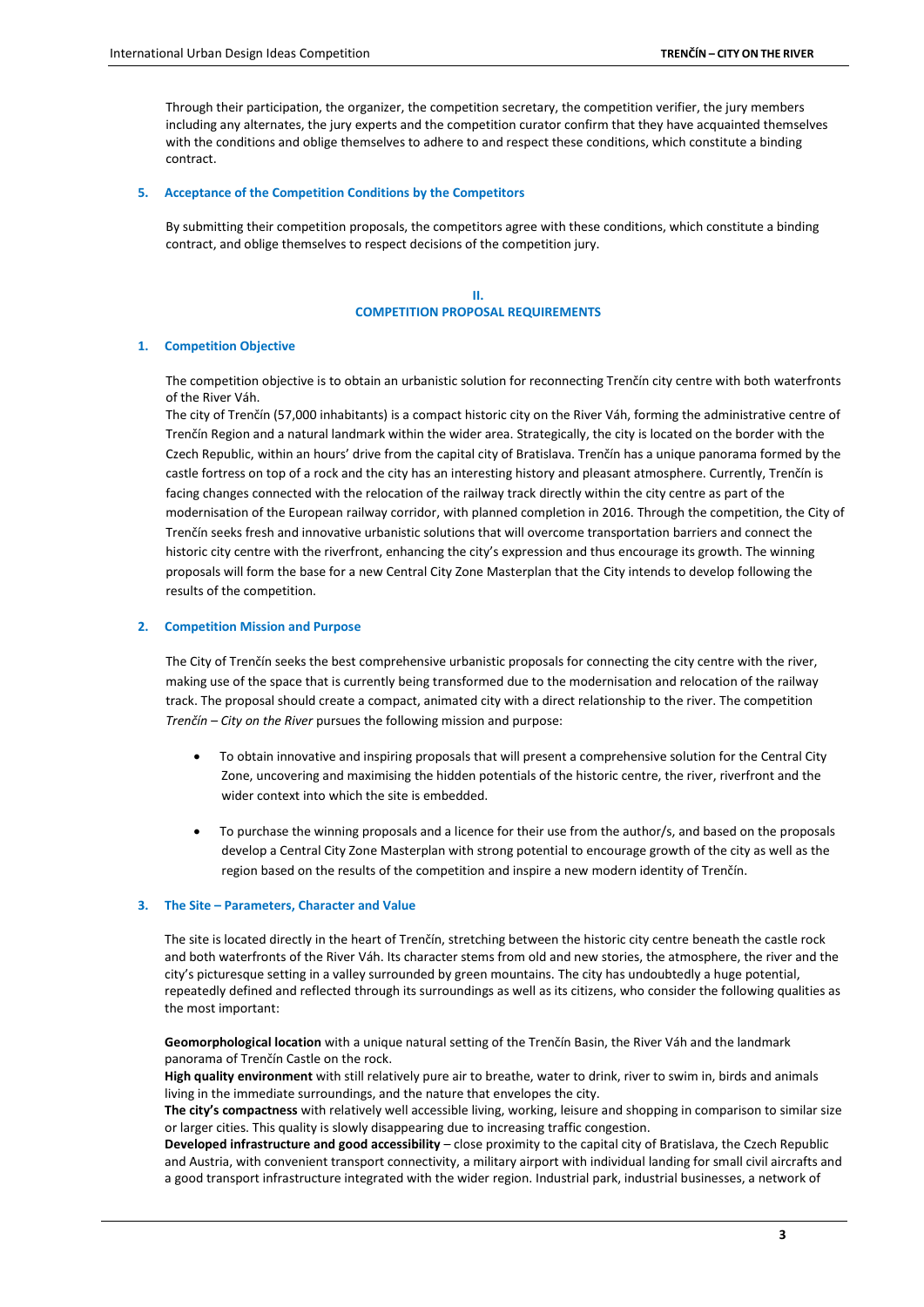schools, cultural facilities (castle, museum, gallery, library, cinemas, theatre stage in the ownership of the Army of the Slovak Republic), shopping centres, administrative centres, sports facilities.

**The history, spirit and memory of the place** – through people who constitute the former genius loci of the place, the city still preserves a unique atmosphere and is attractive for living and visiting. This quality is gradually diminishing due to the changing generations and uncontrolled new development without an integrated vision.

Exact boundaries of the site can be found in the competition documentation.

#### **4. Requirements for Development of the Competition Proposals**

The City of Trenčín perceives the connection between the city centre and the river as a key to its strategic growth. The key result of the competition will be therefore not only to devise a barrier free connection for pedestrians and cyclists between the existing city centre and the site, but also a proposal for further development of programme and functions, which could catalyse sustainable development of the city and the region through a sensitive and balanced integration of the urban and natural environment. The objective is to create Trencin one of the most attractive, livable and inclusive cities in Slovakia and neighbouring countries for people of all ages and social groups living in or visiting the city.

# **The leitmotif of the competition aspirations is to develop Trencin into the most livable city in Slovakia and a city known around the world.**

The main priorities for the anticipated competition results and further development of the site are:

#### **4.1 Strengthening existing qualities of the city**

- Preserve the city's silhouette visible from afar and prevent radical changes of the spatial perception of the city within its original urban grain and proportion.
- Emphasise the value of good quality environment as a basis for sustainable growth and apply innovative ideas for energy efficiency and tackling of climate change through using the natural potential of the site.
- Enhance the potential of the city as an attractive creative destination for investors and providers of job opportunities.
- Envision and implement the universal quality of a compact city with a cosy and relaxing atmosphere and a natural integration of the river into the organism of the city.
- Discover and enhance the potential of local people and communities, motivate their development and permanent settling in the city and inspire new stories for the city. Apart from the new generation, consider also the departing generation and create good conditions for the development of trans generational, integrating and volunteering programmes, social programmes for dignified old age stimulating people's motivation to be useful and similar initiatives.

*Note : The adaptability of new functions to priority defined in point 4.1. is the key task of the assignment.* 

#### **4.2 Setting a new identity of the city on the river**

The current searching for a new identity of Trenčín is accompanied by a sense of nostalgia for the old times and stories mixed with a desire for a new vision and new stories. The competition proposals should therefore :

- develop a creative concept to enable the searching for and creation of a new identity and stories for the city
- draw the new identity of the city also from the natural potential of the river demonstrated through the symbolism of a bridge (connection between the old and the new, bridging over the two riverbanks, connecting people and stories)
- retain the old railway bridge, which should be transformed into a promenade bridge and a natural new landmark of the city as a modern counterpart to the historic city centre.

#### **4.3 Proposal for a comprehensible financial and timescale model for restarting the city catalysed from the site**

- Offer the citizens new creative opportunities for living and working through a new urbanistic proposal that will add value and enhance the attractiveness of the city and the wider region (as well as revalue the land plots).
- Phasing of the urbanisation with an economic argument for the proposed steps, identifying acupuncture points with the possibility of immediate low cost implementation, which would catalyse further development within the area. The site is considered as an incubator for the city's growth.

# **III. COMPETITION ORGANIZATION**

#### **1. Competition Key Dates**

Initial meeting of the competition jury and the competition of the state of the competition jury until 31 January 2014 **COMPETITION ANNOUNCEMENT 31 January 2014**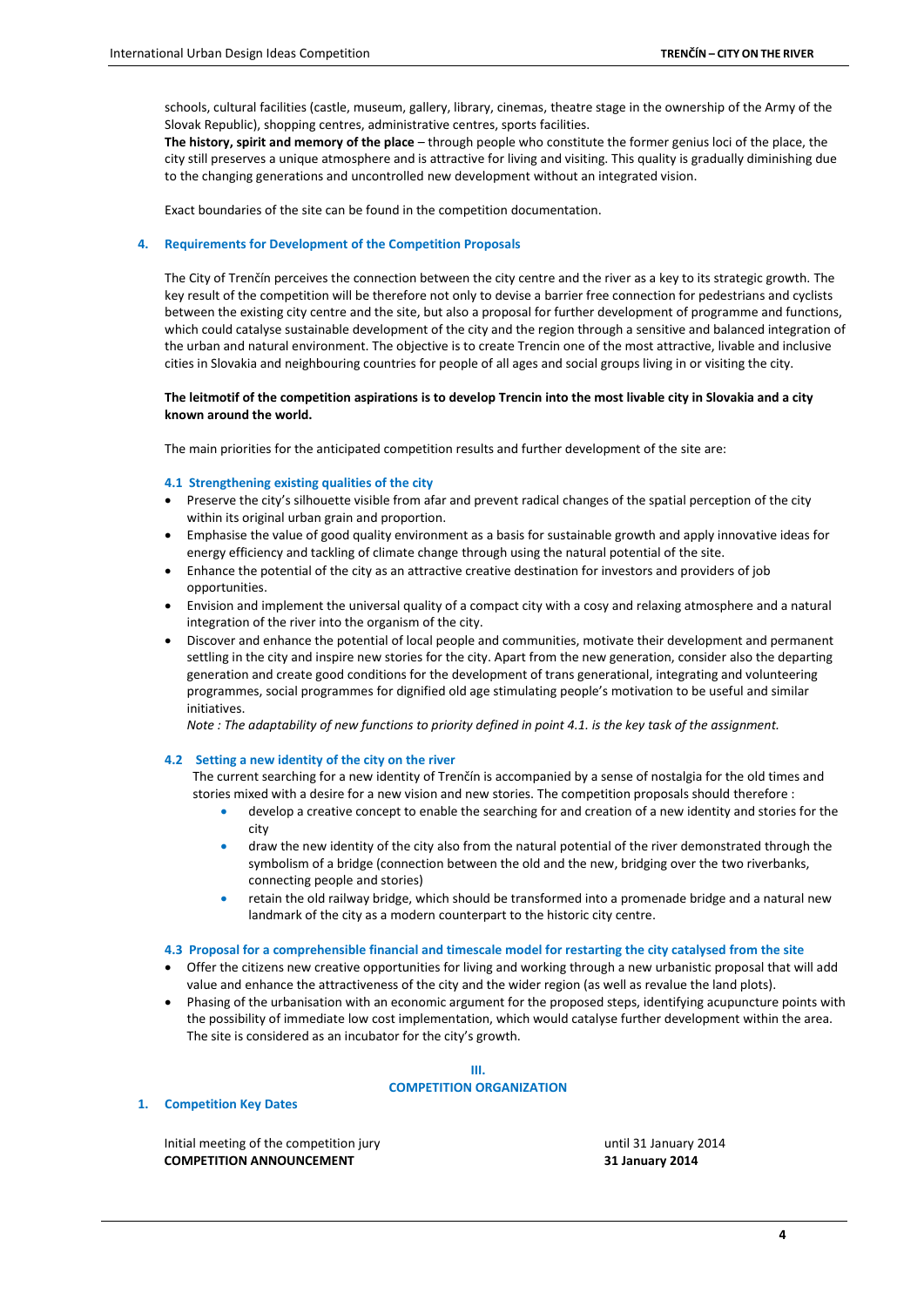| Registration                                  | until 4 March 2014 / 16:30 CET  |
|-----------------------------------------------|---------------------------------|
| Access to competition brief and documentation | until 4 March 2014 / 16:30 CET  |
| Submission of questions by competitors        | until 7 March 2014 / 16:30 CET  |
| Publishing of answers to questions            | until 14 March 2014 / 16:30 CET |
| <b>COMPETITION SUBMISSION</b>                 | until 24 April 2014 / 16:30 CET |
| Jury experts meeting                          | $5 - 6$ May 2014                |
| Evaluation meeting of the competition jury    | 14 - 15 May 2014                |
| ANNOUNCEMENT OF COMPETITION RESULTS           | by 19 May 2014                  |
| Public exhibition of the winning proposals    | September 2014                  |

The winning proposals will be presented at a public exhibition attended by the jury representatives. The exhibition will feature all submitted proposals.

# **2. Conditions for Participation in the Competition**

The competition is open to everyone. It is desirable for the competitors to form design groups with a varied composition of experts in the fields of architecture, landscape architecture as well as traffic, community, urban economy, sustainability and other professions concerned with urban development and city making. Submissions can be made by companies, interdisciplinary teams, individuals or collectives.

The following persons are not allowed to participate in the competition:

a) persons who have directly participated on drawing up the competition conditions

b) persons who are members or alternates of the competition jury, jury experts (persons invited by the competition jury) or jury subsidiary bodies

c) persons who have verified the competition conditions on behalf of the Slovak Chamber of Architects

d) persons who are related, business partners, employees, employers or professional partners of a person named in a), b) or c).

These restrictions are not applicable to persons who have drawn up or participated on drawing up of the competition documentation, which forms the basis for development of the competition proposals.

Failure to comply with these requirements and conditions for participation is a valid reason for exclusion from the competition.

#### **3. Competition Documentation**

## **3.1. List of appendices**

The organizer supplies for the purpose of the competition *Trenčín – City on the River* the following documentation:

|      |                                                                                                                                                                  | format        |
|------|------------------------------------------------------------------------------------------------------------------------------------------------------------------|---------------|
| (01) | <b>Competition Objectives and Recommendations</b>                                                                                                                | pdf           |
| (02) | Site Area Map                                                                                                                                                    | pdf           |
| (03) | Site Plan and Typical Sections                                                                                                                                   | dwg           |
| (04) | Site 3D Model                                                                                                                                                    | dwg           |
| (05) | Land Ownership Plan                                                                                                                                              | dwg           |
| (06) | Transport Survey - Vehicular Intensity Cartogram - Existing                                                                                                      | pdf           |
| (07) | Transport Survey – Vehicular Intensity Cartogram – Predicted with New Bridge                                                                                     | pdf           |
| (08) | Preliminary Proposal for Intersection Adjacent to the Bridge                                                                                                     | dwg           |
| (09) | <b>Cycling Masterplan</b>                                                                                                                                        | pdf           |
| (10) | Football Stadium Preliminary Proposal                                                                                                                            | dwg           |
| (11) | Photo-video-documentation                                                                                                                                        | pdf, jpg, mov |
| (12) | "Trenčín is You – City Planning Inspired by Citizens". The origins of the participatory<br>process, results of surveys and expert discussions from 2012 and 2013 | pdf           |
| (13) | City of Trenčín – Facts                                                                                                                                          | pdf           |
| (14) | "Trenčín – City on the River" – catalogue of student proposals                                                                                                   | pdf           |
| (15) | Location, height and direction of camera for submission visualisations                                                                                           | dwg           |
|      |                                                                                                                                                                  |               |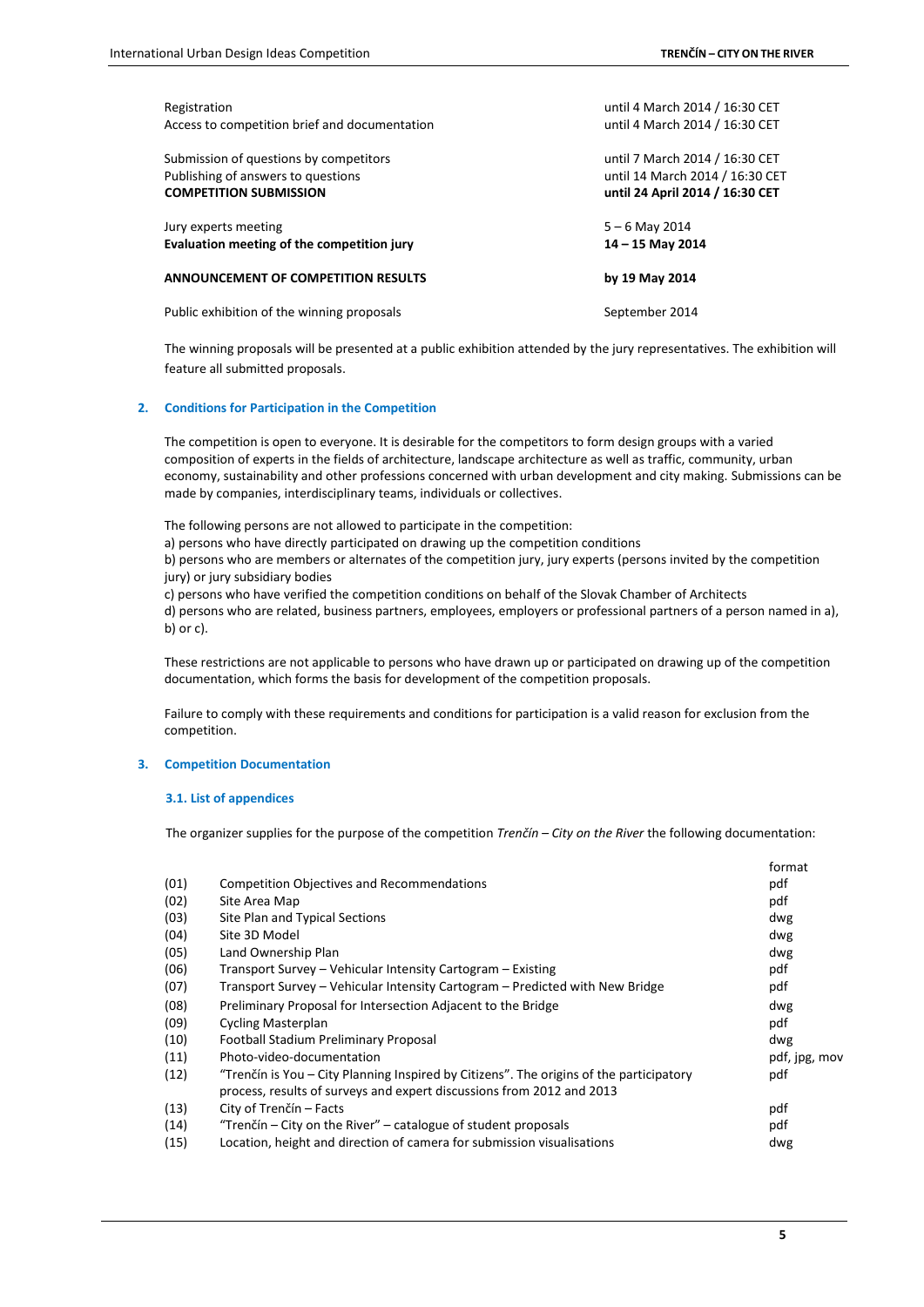| (16) | Scale Model of the City Centre – photographs and description | pdf |
|------|--------------------------------------------------------------|-----|
| (17) | Competition Conditions - downloadable version                | pdf |
| (18) | Licence Agreement                                            | doc |
| (19) | Terminal - Preliminary Proposal                              | dwg |
| (20) | <b>Submission Panels Layout</b>                              | dwg |
| (21) | Site Capacity Chart                                          | xls |

# **3.2. Copyright**

All competition documentation *Trenčín – City on the River* is in ownership of the City of Trenčín pursuant to the Copyright Act. The competitors agree to use the documentation solely for its purpose, i.e. for development of their proposals for the competition *Trenčín – City on the River* and commit themselves not to pass the documentation or any of its parts to a third party as well as to prevent its misuse. Any other use, provision, disclosure, modification, or any other use of the documentation is UNACCEPTABLE, even after the end of the competition *Trenčín - City on the River*. In the event of breach of this obligation the competitor is responsible for any damage caused by his act or omission of therein.

# **4. Access to Competition Conditions and Documentation**

The competition conditions will be published from 31 January 2014 on the Internet websites of the City of Trenčín [www.2014.trencin.sk,](http://www.trencinsity.sk/) SK[A www.komarch.sk,](http://www.komarch.sk/) SAS [www.sasarch.sk,](http://www.sasarch.sk/) SKS[I www.sksi.sk,](http://www.sksi.sk/) as well as in local and international specialised press. The competition conditions will be available to all on the website [www.2014.trencin.sk.](http://www.trencinsity.sk/)

The competition documentation will be available to download from the websit[e www.2014.trencin.sk](http://www.trencinsity.sk/) and simultaneously available for collection in electronic format at the Department of the Chief Architect of the city of Trenčín, address: Mestský úrad, Mierové námestie 2, 911 64 Trenčín, contact person Renata Kaščáková, tel.: +421 902 911 131, email [kascakova@trencin.sk](mailto:kascakova@trencin.sk)

Registration on the website [www.2014.trencin.sk](http://www.trencinsity.sk/) is necessary prior to collection of the documentation. Registration as well as access to the documentation is free of charge.

**The competition documentation can be downloaded or collected until 4 March 2014 / 16:30 CET. After this time no further registration into the competition or downloading/collection of the competition documentation will be possible.**

The participants agree to honour the copyright conditions and conditions for use of the documentation as described in point III.3.2 of these conditions.

#### **5. Registration Protocol**

Everyone interested to obtain and study the competition documentation regardless of whether they will submit a proposal, can access the documentation following registration on the websit[e www.2014.trencin.sk](http://www.trencinsity.sk/) **until 4 March 2014 / 16:30 CET.** The unique registration username and password obtained following the electronic registration will enable further access and downloading of the documentation as well as access to the user's individual registration data.

The unique username and password will further enable the competitor access to registration and submission of the competition proposal, for which the submission deadline is 24 April 2014 / 16:30 CET.

After this date no further submissions will be accepted and no changes to the registration data will be possible. The electronic submission will be invalid if the information submitted within the submission deadline is incomplete.

In order to submit a competition proposal, each competitor (author) needs to fill in the registration form including the following details: **name, surname, company name, address, telephone, email.** For proposals by a team of authors, each author needs to be listed as above.

In order to submit the competition proposal, each competitor is required to upload all the files making up the required scope and content of the proposal, confirm by the Application Statement possession of a licence to copyright of the works, and to confirm his/her agreement with the Terms and Conditions by ticking the relevant box. Without these requirements it is not possible to complete the submission of the competition proposal.

The organizer as well as the competitor is required to comply with all conditions of anonymity within the meaning of the following point of these conditions.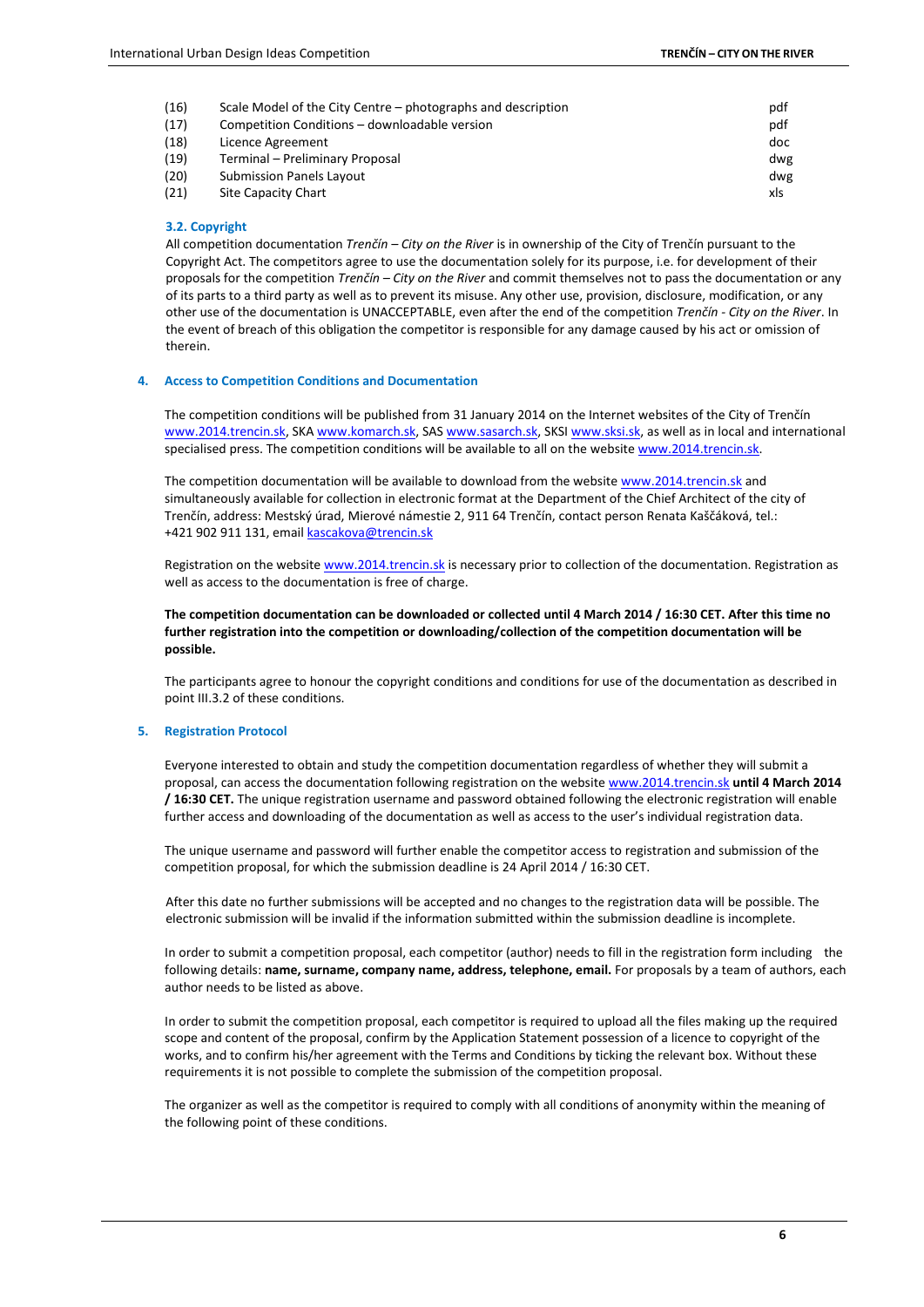# **6. Competition Anonymity**

## **6.1. Compliance with conditions of anonymity**

After entering the unique username and password known only to the competitor and uploading of all the required submission files through the electronic registration system on the website [www.2014.trencin.sk,](http://www.trencinsity.sk/) the system will generate a competition Registration Form. The candidate is required to print this form, which has to be signed by the individual or representative of the competition team and the original signed document enclosed into the sealed envelope according to point 6.3.

#### **6.2. Identification of the proposal documentation**

The frame enclosed in appendix *(20) Submission Panels Layout*, must remain empty for marking by the competition verifier with a unique identification number upon receipt of the competition submission. **None of the submission components can identify the sender through further description or in any other way (logo, characteristic typography, distinctive graphic representation or other distinguishable feature)!** Breach of this condition is the reason for disqualification from the competition for failure to comply with the competition procedure requirements.

# **6.3. "Return Address" envelope**

The envelope entitled "Return Address" will include printed and signed Registration Form according to point 6.1, containing contact details to which the jury's decision, the Competition Procurement Report and any other information will be sent. The A4 envelope must be completely opaque, sealed and enclosed into the packaging intact, together with the competition submission.

### **6.4. Anonymity of submitted competition proposals via post**

Competition submissions sent by post (alternatively delivery by hand or courier) must be marked with the description **"TRENČÍN 2014. Anonymous competition, the sender's address is inside the parcel", and cannot be marked with any of the sender's details.**

All submissions will be received by the competition verifier, who will ensure anonymous opening of the delivery, marking of all parts of the submission with the same unique identification code and separation of the identification details of the sender in the sealed envelope marked "Return Address".

## **6.5. Anonymity of submitted competition proposals via electronic submission**

The organizer is obliged to procure the administration of the registration system so that all data will be stored in the system hidden and accessible only to their owners after entering a unique username and password. The administration system will prevent access to these data to everyone, including the system administrators - until the announcement of the competition results.

## **7. Required Scope and Content of the Competition Submissions**

The competition submission must be processed and delivered in the following required scope and content, of which the submission components 7.1. to 7.4. **are mandatory**, while the component 7.5. is optional). The competition submission will be considered valid only if submitted both as hard copy by post and in digital form at least in one of the two options for its digital submission in accordance with paragraph III. 7.4. :

# **7.1. Identification data**

 **Printed Registration Form** signed by the authorized representative of the submission team and inserted into a sealed opaque A4 envelope entitled "Return Address" according to point III. 6.3. of these conditions. The Registration Form containing identification data of the competitor needs to be printed from the online registration system a[t www.2014.trencin.sk](http://www.2014.trencin.sk/)

## **7.2. Written submission**

#### **Accompanying Report**

max. 6000 characters, with the required minimum content:

- Concept/philosophy
- Wider context
- Functional use and programme
- Spatial composition and arrangement
- Transport and connectivity
- Landscape
- Impact of the proposal on the panorama and silhouette of the city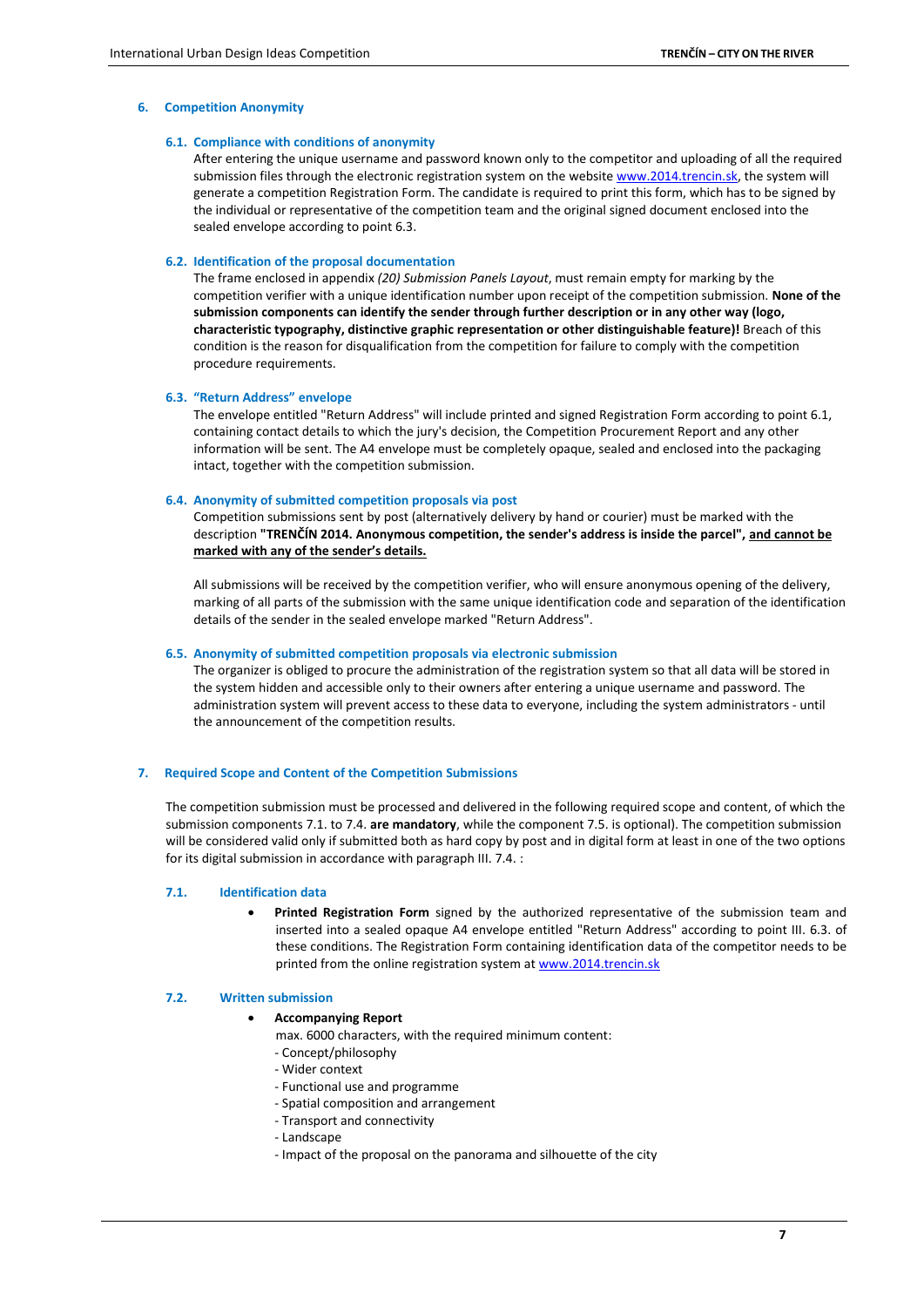*Note: the Accompanying Report must be submitted in both languages, i.e. Slovak (alternatively Czech) and English.*

 **Site Capacity Chart** – see appendix *(21) Site Capacity Chart.* The chart can be filled in and printed using the online registration system at [www.2014.trencin.sk](http://www.2014.trencin.sk/)

#### **7.3. Graphic submission**

The graphic part of the submission must be delivered in 6 panels; each panel sized 700mm (width) x 1000mm (height), according to appendix *(20) Submission Panels Layout* and include the following mandatory elements:

- **Panel 01**
- A Concept graphic representation of the idea in any form
- B Wider context in any scale according to the extent of the area in wider context
- **Panel 02**
- A Masteplan of the Site Scale 1:2000

B - Characteristic Sections as per appendix *(03) Site Plan and Typical Sections.dwg* (additional sections by choice of the competitor – optional) - Scale 1:2000

**Panel 03**

A - Transport Concept (incorporating new bridge) – option without the Southeast Bypass Road - Scale 1:2000

B - Transport Concept (incorporating new bridge) – adjustments to connectivity via city centre following the completion of the Southeast Bypass Road - Scale 1:2000

**Panel 04**

A - 3D views – massing visualisations taken from views as defined by the camera location in appendix (*15) Location, height and direction of camera for submission visualisations.dwg* (additional views by choice of the author/s - optional)

B - Visualisations of the proposal inserted into photographs A,B,C,D,E,F,G,H in appendix *(11) Foto-videodokumentácia .pdf, .jpg, .mov* (additional visualisations by choice of the competitor – optional)

#### **Panel 05**

A - Minimum one detailed view of a core part of the proposed area, in scale suitable to the extent of the area/proposal – (additional details by choice of competitor – optional) B - Phasing concept

#### **Panel 06**

A,B,.. - Content by choice of competitor further explaining the proposal

#### **7.4. Electronic submission**

All required components of the submission in points 7.2 and 7.3 must be also submitted in digital (electronic) form and require:

• **Uploading of the electronic files on the website** [www.2014.trencin.sk](http://www.trencinsity.sk/) on the Registration page

**and/or**

• **Uploading of all required components of the competition submission in the prescribed formats onto a digital media** (CD, DVD or USB key), which must be enclosed into the submission package sent by post (alternatively delivered by hand or courier). The digital medium must not be marked or labelled to ensure anonymity according to these competition conditions. Similarly, its content must not include data that could identify the author/s.

*We recommend to submit the proposals using both forms of digital delivery in parallel in order to eliminate the risk of any non-receipt of the submission for reasons of force majeure.*

#### **The electronic files submitted digitally must be saved using the following names and formats:**

| File |                                     | File<br>tormat |
|------|-------------------------------------|----------------|
| name | $- \cdot \cdot$<br>contents<br>File |                |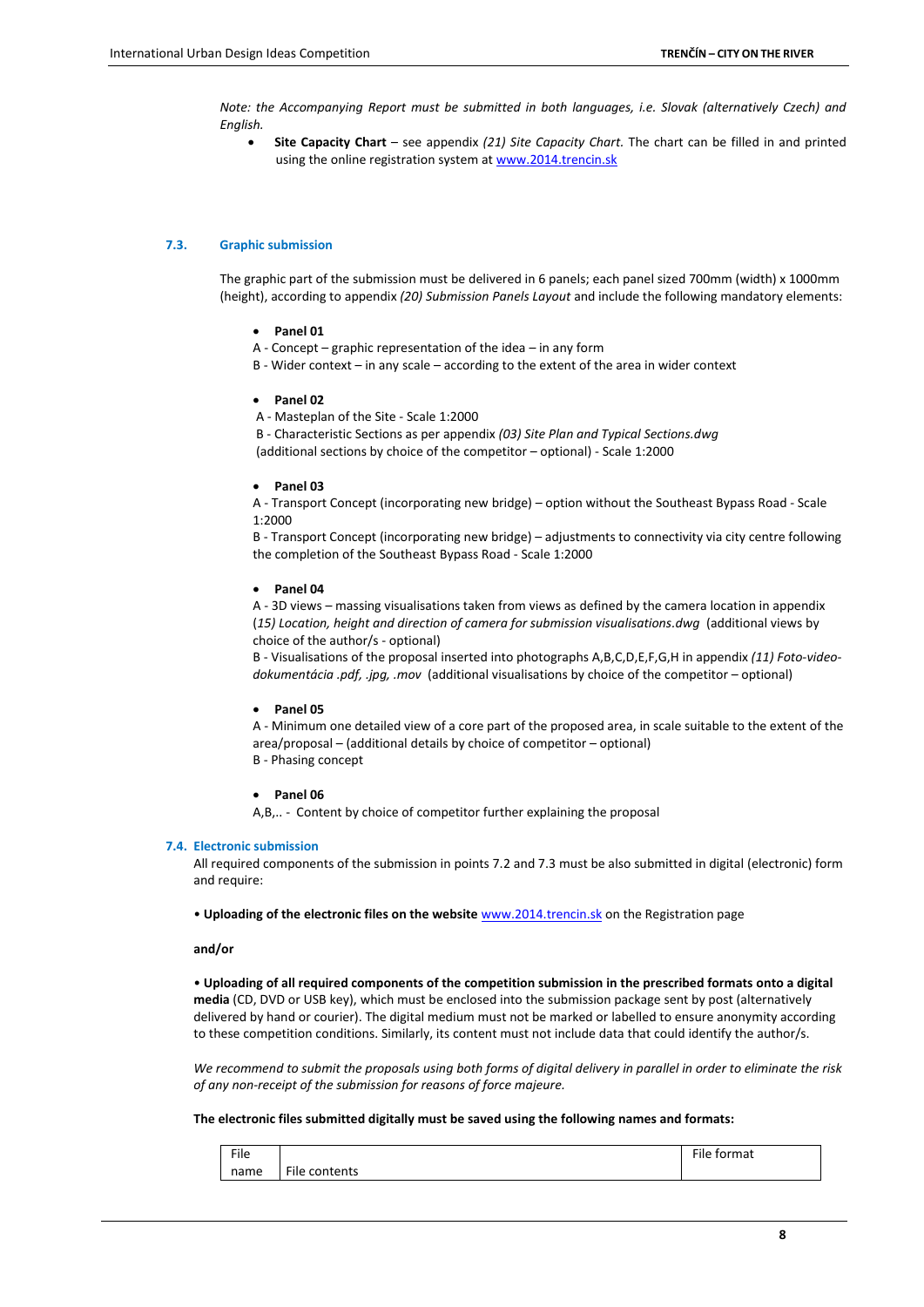| 01      | Panel 01                                                                  | .pdf                 |
|---------|---------------------------------------------------------------------------|----------------------|
| 02      | Panel 02                                                                  | .pdf                 |
| 03      | Panel 03                                                                  | .pdf                 |
| 04      | Panel 04                                                                  | .pdf                 |
| 05      | Panel 05                                                                  | .pdf                 |
| 06      | Panel 06                                                                  | .pdf                 |
| 01A     | Concept - graphic representation of the idea                              | any format           |
| 01B     | Wider context $-$ in any scale $-$ according to the extent of the area in |                      |
|         | wider context                                                             | any format           |
| 02A     | Masteplan of the Site - Scale 1:2000                                      | .dwg / any other CAD |
| 02B     | Characteristic Sections as per appendix (03) Site Plan and Typical        |                      |
|         | Sections.dwg (additional sections by choice of the competitor -           | dwg / any other CAD. |
|         | optional) - Scale 1:2000                                                  |                      |
| 03A     | Transport Concept (incorporating new bridge) - option without the         |                      |
|         | South-East Bypass Road - Scale 1:2000                                     | dwg / any other CAD. |
| 03B     | Transport Concept (incorporating new bridge) – adjustments to             |                      |
|         | connectivity via city centre following the completion of the              | .dwg / any other CAD |
|         | Southeast Bypass Road - Scale 1:2000                                      |                      |
| 04A     | 3D views - massing visualisations taken from views as defined             |                      |
|         | by the camera location in appendix (15) Location, height and              |                      |
|         | direction of camera for submission visualisations.dwg                     | .dwg / any other CAD |
|         | (additional views by choice of the author/s - optional)                   |                      |
| 04B     | Visualisations of the proposal inserted into photographs                  |                      |
|         | A,B,C,D,E,F,G,H in appendix (11) Foto-video-dokumentácia .pdf, .jpg,      | any format           |
|         | .mov (additional visualisations by choice of the competitor -             |                      |
|         | optional)                                                                 |                      |
| 05A     | Minimum one detailed view of a core part of the proposed area, in         |                      |
|         | scale suitable to the extent of the area/proposal - (additional details   | any format           |
| 05B     | by choice of competitor - optional)                                       |                      |
|         | Phasing concept                                                           | any format           |
| 06A, B, | Content by choice of competitor                                           | any format           |

#### **7.5. Working scale model – optional**

The City has a scale model representing the existing situation in scale 1:500. The site is built in removable modules, which can be replaced with the competition proposals. Material and representation of the competition model is free of choice according to the author/s, the scale must be 1:500. Detailed description of the scale model can be found in appendix *(16) Model of the City Centre – photographs and description.pdf*. Outline of the removable model parts is marked in appendix *(03) Site Plan and Typical Sections.dwg*.

## **8. Requirements for the Method of Delivery of the Competition Proposals**

For the complete fulfilment of the requirements for submission of the competition proposals, two parallel forms of submission are required:

a) **electronic submission** – via uploading the competition proposal on the website [www.2014.trencin.sk](http://www.trencinsity.sk/) according to point III.7.4. of these conditions.

**and**

b) **postal delivery** – which must be sent by registered letter with acknowledgement of receipt to the address: Mesto Trenčín, Mierové námestie 2, 911 64 Trenčín, Slovakia, **by 16:30 CET on 24 April 2014** or delivered by hand or courier (in which case a receipt must be obtained) to: Mestský úrad – podateľňa, Mierové námestie 2, 911 64 Trenčín, within the same time, i.e. by 16:30 CET on 24 April 2014. (in this case delivery must be within the office hours Monday – Thursday 8:00 – 16:30 CET, Friday 8:00 – 14:00 CET)

The evidence of submission within the required deadline is:

the date and time of acknowledgement of receipt in case of delivery by post, or the date and time of the deposit slip in case of delivery by hand or courier within the office hours (Monday – Thursday 8:00 – 16:30 CET, Friday 8:00 – 14:00 CET)

and

the date and time of the electronic registration of the competition submission on the website [www.2014.trencin.sk](http://www.trencinsity.sk/)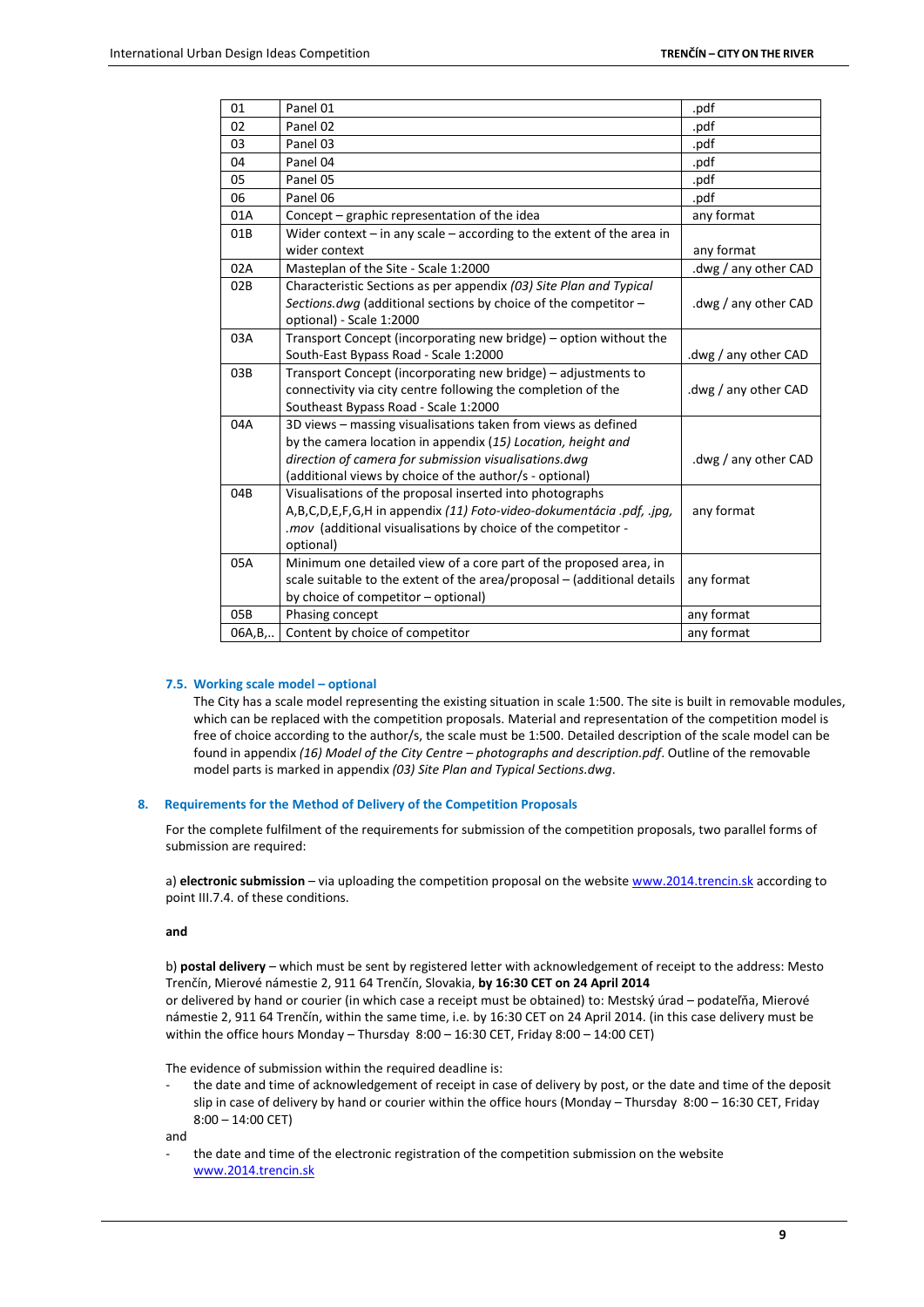In the event of failure of any of the prescribed methods of delivery of the competition proposals for reasons constituted as force majeure, the jury will deliberate the situation and decide on the eventual inclusion or exclusion of the proposal from the competition.

# **9. Communication Between the Competitors and the Competition Organizer**

All participants, regardless of registration, can ask questions related to the competition conditions and documentation in electronic form on the website [www.2014.trencin.sk](http://www.trencinsity.sk/) until 7 March 2014 / 16:30 CET. Answers to all questions will be published in the Frequently Asked Questions (FAQ) section on the website by 14 March 2014 / 16:30 CET.

> **IV JURY, JURY SUBSIDIARY BODIES AND THEIR ACTIVITIES**

# **1. The Jury**

The jury has 11 members and 2 alternates. The jury operates through joint meetings, which may be as necessary facilitated through online electronic conference or per-rollam system, with the exception of meetings of the jury for the evaluation of the competition proposals, which can be carried out solely in personal attendance of all members of the jury. The jury is convened only if attended by all its members. In the absence of jury members, full attendance is secured at all times by one or more of the available jury alternates.

The jury will meet, discuss and decide as following:

# **Full members of the jury**

| Independent                               | Uli Hellweg (International Building Exhibition IBA Hamburg, Germany)<br>Robert Schnüll (Institut für Verkehrswirtschaft, Straßenwesen und Städtebau / Institute<br>for Transport, Economics, Roadways and Town and City Planning, Hannover University;<br>Associate of Schnüll, Haller und Partner – Hannover, Germany)<br><b>Thomas R. Matta</b> (Profesor emeritus, HSR Hochschule für Technik Rapperswil / HSR<br>College of Technology Rapperswil, Switzerland)<br>Drahan Petrovič (Institute of Urban Development (IUR), Vancouver-Canada / Bratislava-<br>Slovakia)<br>Juraj Šujan (Slovenská komora architektov / Slovak Chamber of Architects, Bratislava)<br><b>Peter Gero</b> (Development Director for the Central Districts of the city of Hamburg, a.D.,<br>Germany, Expert Guarantor of the project Trenčín in YOU, Trenčín, Slovakia)<br>Martina Veselá (Národní památkový ústav Telč / National Heritage Institute Telč, Czech<br>Republic)<br>Daniela Gažová (Ústav urbanizmu a územného plánovania / Department for Urbanism and<br>Masterplanning, University of Technology, Bratislava, Slovakia<br>Pavol Kajánek (Director of Research and Development, Transport Research Institute,<br>Žilina, Slovakia)<br>Tomáš Hanáček (PhD student, Faculty of Architecture STU Bratislava. Member of the |
|-------------------------------------------|----------------------------------------------------------------------------------------------------------------------------------------------------------------------------------------------------------------------------------------------------------------------------------------------------------------------------------------------------------------------------------------------------------------------------------------------------------------------------------------------------------------------------------------------------------------------------------------------------------------------------------------------------------------------------------------------------------------------------------------------------------------------------------------------------------------------------------------------------------------------------------------------------------------------------------------------------------------------------------------------------------------------------------------------------------------------------------------------------------------------------------------------------------------------------------------------------------------------------------------------------------------------------------------------------------------------|
|                                           | project team "Trenčín is You")                                                                                                                                                                                                                                                                                                                                                                                                                                                                                                                                                                                                                                                                                                                                                                                                                                                                                                                                                                                                                                                                                                                                                                                                                                                                                       |
| Representing the<br>competition organizer | Martin Bed'atš (City of Trenčín, Chief Architect)                                                                                                                                                                                                                                                                                                                                                                                                                                                                                                                                                                                                                                                                                                                                                                                                                                                                                                                                                                                                                                                                                                                                                                                                                                                                    |

**Alternate jury members** in the following order:

1. **Martin Baloga** (ZUUPS – Združenie urbanistov a územných plánovačov Slovenska / Association of Urbanists and Urban Planners of Slovakia), independent

2. **Eva Balašová** (SB Partners, professional competence of urbanism and masterplanning, Bratislava, Slovakia), independent

# **2. Approval of the Competition Conditions and Initial Jury Meeting**

Full members of the jury have during their initial meeting through an electronic per-rollam system confirmed their role in the jury and approved these competition conditions. The jury has agreed to vote its chairman and vice chairman during their first meeting prior to the evaluation of the competition.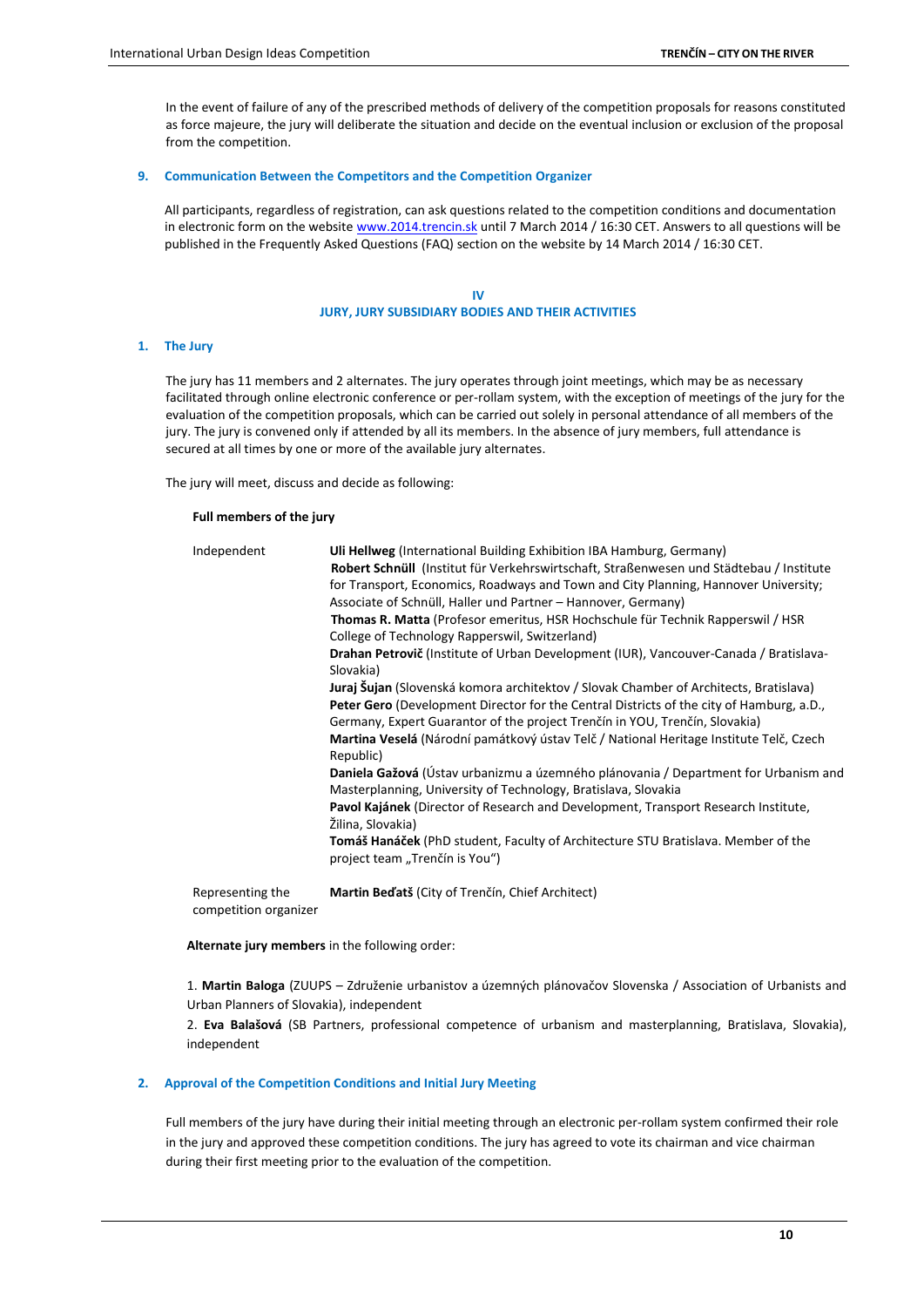# **3. Evaluation of the Competition Proposals by the Jury**

It is necessary that all jury members including alternates are present during the evaluation meetings. Only full jury members have voting rights. Alternates acquire right to vote only in case where fulfilling the function of a full member in their absence. The jury quorum requires the presence of all its full members, or in their absence representing alternates, who in such case automatically gain the right to vote. During the whole time of the meeting of the jury all 11 members / or their representative alternates must be present. The jury decides at least by a three-fifths majority, i.e. in the ratio 7:4.

Competition secretary and curator are present at the meeting of the jury, without the right to vote.

# **4. Jury Chairman**

Elected chairman of the jury will preside over the jury meetings and by his/her signature guarantee the validity of the Competition Procurement Report. The jury chairman is obliged to represent the collective opinion of the jury expressed in the Competition Procurement Report to the public.

#### **5. Jury Subsidiary Bodies**

The subsidiary bodies of the jury are:

Competition Verifier Competition Secretary Competition Curator Jury Experts

## **5.1. Competition Verifier**

The competition verifier will ensure anonymous registration of competitors and check formalities and compliance with anonymity requirements of submitted proposals and all their parts and attachments in order to identify the authors after the evaluation of the competition. Anonymity of the received submissions will be checked in accordance with point III. 6. of these conditions. For each proposal, the verifier shall develop a preliminary assessment of compliance with formal requirements of the competition submission in Slovak and English, which will be part of the base documentation for the jury proceedings.

The verifier of the competition is Radovan Zelik, email[: radovan.zelik@gmail.com,](mailto:radovan.zelik@gmail.com) tel.: +421 948 007 808

#### **5.2. Competition Secretary**

The competition secretary will ensure receipt of the anonymous works from the verifier, secure the handling of the competition submissions within dedicated spaces and ensure clear display of the competition panels for viewing and evaluation by the jury and its subsidiary bodies. The competition secretary will also provide feedback and communicate with the competitors after the end of the competition, ensuring communication of further development with the competition participants and winners and manage other administrative work associated with the preparation, conduct and call for competition entries.

The competition secretary is Renata Kaščáková, email: [kascakova@trencin.sk,](mailto:kascakova@trencin.sk) tel.: +421 902 911 131

# **5.3. Competition Curator**

The competition curator will assess the completeness of the content of each submission received and for each proposal separately prepare a preliminary assessment of compliance with the content requirements of the competition submission in Slovak and English. After the meeting of the jury experts, the curator will enclose to each proposal a preliminary assessment of the fulfilment of professional requirements of the competition submission prepared by the jury experts, which will provide a basis for the work of the jury, latest by the date of the jury meeting. The role of the competition curator is also to process and ensure validity of the Competition Procurement Report and subsequently ensure expert evaluation of the winning proposals in accordance with the approved project under the Swiss-Slovak Cooperation Programme.

Curator of the competition is Katarína Jägrová, email[: k\\_jagrova@yahoo.co.uk,](mailto:k_jagrova@yahoo.co.uk) tel.: +421 903 917 324

#### **5.4. Jury Experts**

The jury experts will assess the technical completeness of received competition submissions. They will operate in form of a joint working meeting, during which they will assess all necessary technical requirements for all received submissions and drawn up a preliminary assessment of technical requirements for each submission. Both competition curator and competition secretary are present at the meeting of the jury experts. The competition secretary ensures the work of experts on technical and operational level, the competition curator is responsible for processing the contents of all the expert reviews and their subsequent issuing to the jury in Slovak and English.

Jury experts are working in a 10-member team from the following fields: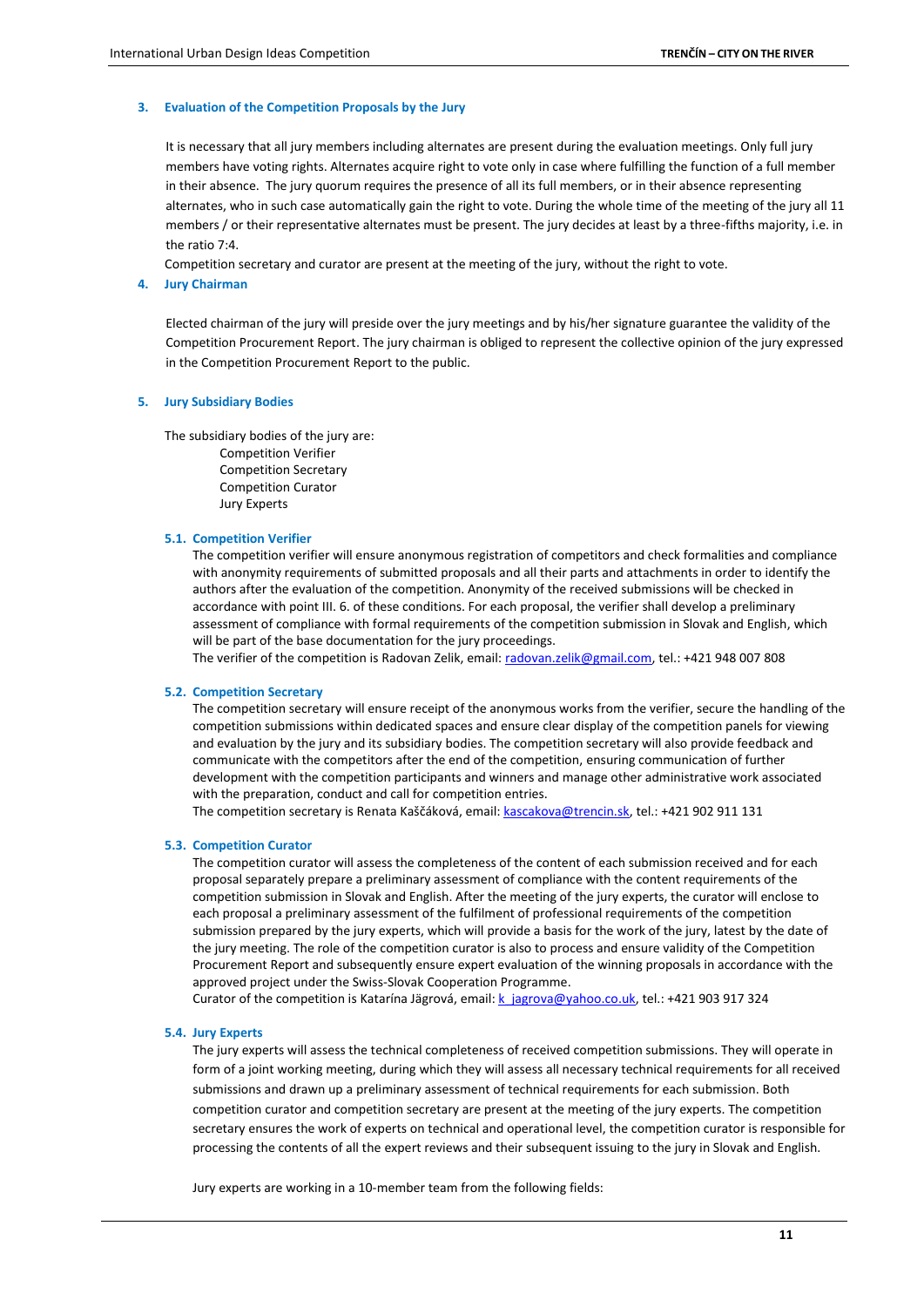| Independent                                                                                     |                                                                                            |  |  |
|-------------------------------------------------------------------------------------------------|--------------------------------------------------------------------------------------------|--|--|
| Heritage                                                                                        | Jozef Múdry (The Monuments Board of the Slovak Republic, Trenčín), independent             |  |  |
|                                                                                                 | Lýdia Kubeková (The Monuments Board of the Slovak Republic, Bratislava, SR),               |  |  |
|                                                                                                 | independent                                                                                |  |  |
| Ecology                                                                                         | <b>Eva Wernerová</b> (AWE – landscape design studio, Member of the Committee of            |  |  |
|                                                                                                 | Landscape Architects for the Slovak Chamber of Architects, Piešťany, Slovakia),            |  |  |
|                                                                                                 | independent                                                                                |  |  |
| Prof. Viliam Macura (Department of Water Management, Slovak University of<br>Waterways          |                                                                                            |  |  |
|                                                                                                 | Technology, Bratislava), independent                                                       |  |  |
| Viktor Nižňanský (Municipal Research and Advisory Centre, Piešťany, Slovakia),<br>Urban economy |                                                                                            |  |  |
|                                                                                                 | independent                                                                                |  |  |
| Transport                                                                                       | Jiří Kašpar (Authorised transport engineer, HaskoningDHV, Prague, Czech Republic),         |  |  |
|                                                                                                 | independent                                                                                |  |  |
|                                                                                                 | Jarmila Maslová (City of Trenčín – Department for Environment, Investment and              |  |  |
|                                                                                                 | Transport), representing the competition organizer                                         |  |  |
| Urban safety                                                                                    | <b>Vladimír Ondrejička</b> (SPECTRA Centre for EU Excellence by the Slovak Univeristy of   |  |  |
|                                                                                                 | Technology, Bratislava, Slovakia), independent                                             |  |  |
| Sociology, public                                                                               | <b>Miroslav Švec</b> (Dicio Marketing, s.r.o. Bratislava, Slovakia), independent           |  |  |
| opinion research                                                                                |                                                                                            |  |  |
| Urbanism                                                                                        | <b>Dušan Šimun</b> (City of Trenčín – Department of the Chief Architect), representing the |  |  |
|                                                                                                 | competition organizer                                                                      |  |  |

# **5.5. Reasons for disqualification from the competition**

The jury will disqualify proposals that

- are seriously biased pursuant to point III. 2. of these conditions
- do not meet the content requirements of the call for entries
- do not comply with the formal requirements of these conditions
- were not submitted within the requested period except reasons of force majeure

- clearly violate the anonymity requirements

Competitors should note that if their proposals do not meet the prescribed requirements contained in this point, the jury is entitled to disqualify them from the evaluation process.

#### **V.**

# **COMPETITION EVALUATION CRITERIA**

All submitted proposals must reflect the intended mission and purpose of the competition, as well as all requirements for the development of the proposal, according to which the following criteria for evaluation by the jury are set out. The order does not specify the degree of importance of each criteria; the task for the competitors is to fulfil all criteria as well as possible:

- **Quality of the urbanistic concept** for development and transformation of the inner city riverfront area as part of the wider historic centre zone
	- the quality of the connection between the urban and natural environment
	- the quality of the connection between the new/proposed with the existing/historic city centre
- **Impact of the proposed concept on the panorama** of the city and its significant landmark features that defines its genius loci

– scale and proportion, area and height of development

**Quality of the transport solution with regard to ecology**

- balance of individual means of transportation: pedestrians, cyclists, individual car transportation and public transportation within the site – linking of the transportation network mainly between the historic centre, the park and the riverfront

# **Quality of the public space and spaces adjacent to the river**

- relationship of the newly designed public spaces and existing public spaces, their hierarchy, connection to private spaces and incorporation of existing areas and increasing of their attractiveness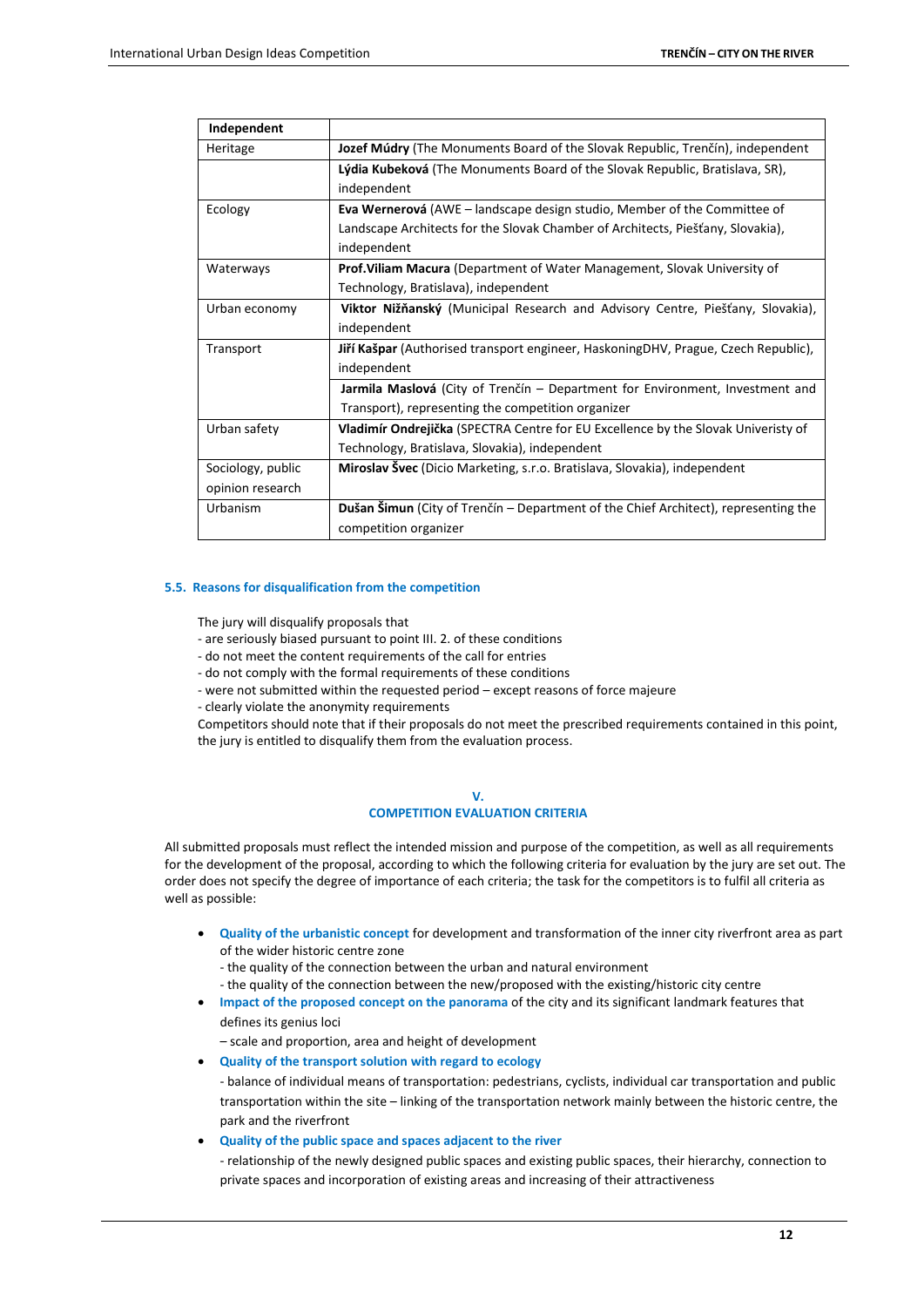- **Quality of the new identity and vision for the city** with respect to the current and past identity of the place - quality of the new identity and vision for the city
	- creativity of the concept
	- trans-regional character of the urbanistic concept
- **The proportion of individual functions – logic of mixed use structures**

- living in the city centre for different social groups and different forms of housing, culture, leisure, relaxation, recreation, sports, jobs and tourism in a network of mixed functions

**Sustainability**

- the need to highlight the importance of high quality environment as fundamental value for sustainable development, implementing innovative aspects in the field of energy efficiency and tacking of climate change through using the natural potential of the site

- parameters of the area's energy efficiency
- alternative modes of transportation
- urban economy (the city seeks optimal use in terms of urban management)
- social inclusion
- urban safety

# **Phasing proposal**

- phasing proposal for implementation in individual parts with a functional and economic justification of the proposed phasing sequence, in particular connected with the conceptual solution for transport infrastructure - flexibility – creating space for alternatives and interpretations

## **VI. PRIZES AND AWARDS**

#### **1. Prizes and Awards**

Only those competitors who meet the participation criteria according to the competition conditions and have not been disqualified by the jury are entitled to be awarded or receive prizes.

Maximum possible amount of monies designated for awarding the competition proposals:

| <b>First Prize</b>  | € 30.000 |
|---------------------|----------|
| <b>Second Prize</b> | € 20.000 |
| <b>Third Prize</b>  | € 10.000 |

In addition to the above listed prizes and awards, the jury may also award two special awards with prizes of up to € 5000 per proposal. The total amount of all prizes and awards is set at a maximum of € 70,000 (seventy thousand euros).

# **2. Reimbursements**

There are no reimbursements for submission of the competition proposals. The competitor bears all costs associated with development of the proposal and its delivery to the organizer.

# **3. Conditions to Reallocate Prizes and Awards, or Ineligibility of Certain Prizes and Awards**

The jury determines the ranking of the prizes. The jury reserves the right to adjust the number and amount of prizes and awards, or not to award a prize only upon unanimous decision of the jury. In such case the jury must justify its decision in the Competition Procurement Report.

The decision of the jury under this point may not exceed the total amount of all prizes and awards set at a maximum of € 70,000 (seventy thousand euros).

Rewards will be paid by the organizer sixty days after the announcement of the competition results pursuant to a signed Licence Agreement as specified in appendix *(18) Licence Agreement*. If the author of the award-winning proposal for some reason refuses to sign the Licence Agreement, he loses the entitlement to payment of remuneration pursuant to point VII.5. of these conditions.